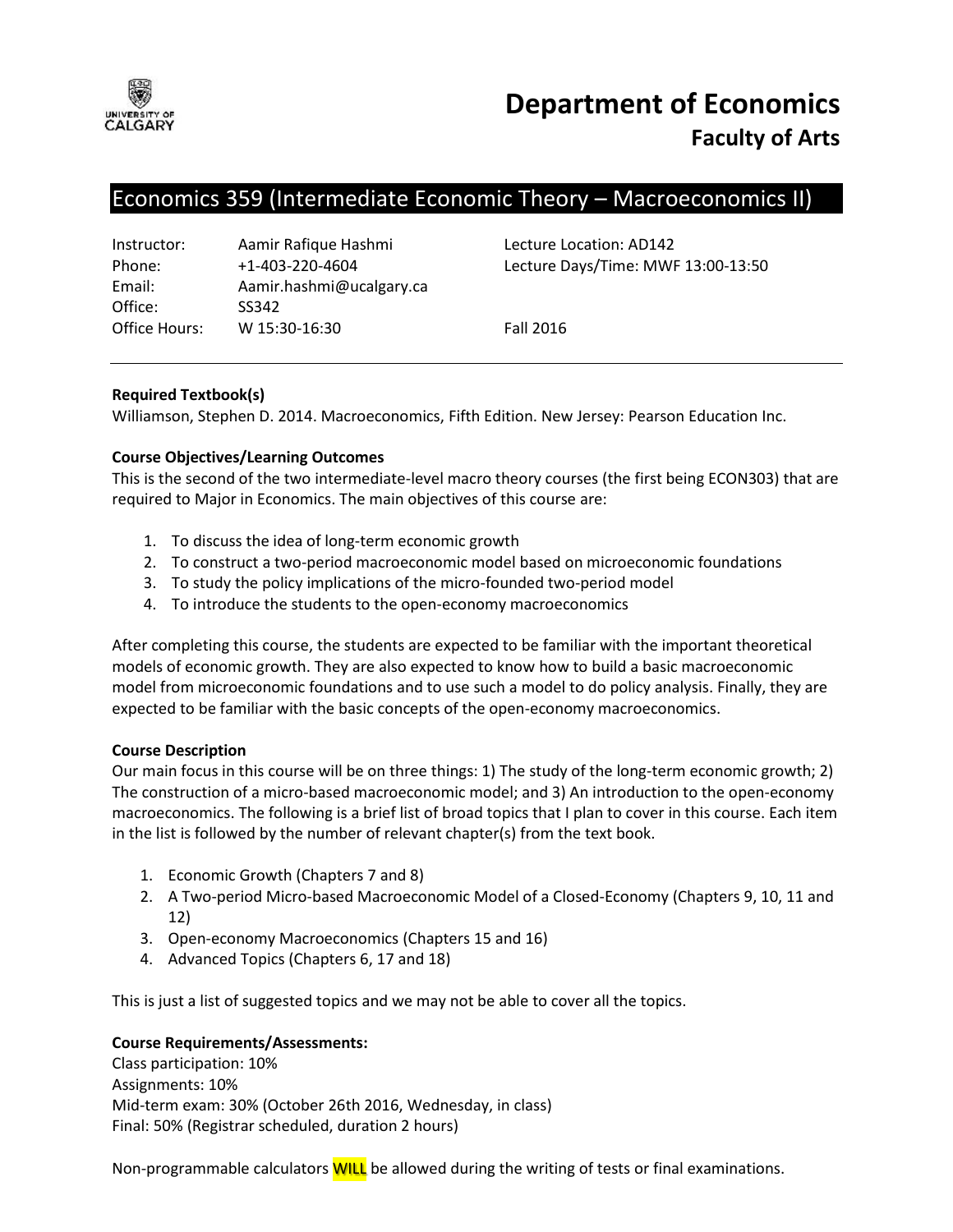Tests and exams **WILL not** involve multiple choice questions.

**Desire2Learn:** This course will make use of the Desire2Learn (D2L) platform. Students who are registered in the course can log on at [http://d2l.ucalgary.ca](http://d2l.ucalgary.ca/) through their student centre. Please note that D2L features a class e-mail list that may be used to distribute course-related information. These e-mails go to your University of Calgary e-mail addresses only.

### **Grade Determination and Final Examination Details**

Department of Economics Criteria for Letter Grades. Economics professors use the following criteria when assigning letter grades:

| Grade        | Grade | Description                                                                                            | Grade | Grade    | Description                                                                                                                                                 |
|--------------|-------|--------------------------------------------------------------------------------------------------------|-------|----------|-------------------------------------------------------------------------------------------------------------------------------------------------------------|
|              | Point |                                                                                                        |       | Point    |                                                                                                                                                             |
|              | Value |                                                                                                        |       | Value    |                                                                                                                                                             |
| A+           | 4.00  | Outstanding                                                                                            | C+    | 2.30     |                                                                                                                                                             |
| A            | 4.00  | Excellent-superior performance,<br>showing-comprehensive<br>understanding of subject matter            | C     | 2.00     | Satisfactory - basic understanding of<br>the subject matter                                                                                                 |
| A-           | 3.70  |                                                                                                        | $C -$ | 1.70     | Receipt of a grade point average of<br>1.70 may not be sufficient for<br>promotion or graduation. (See<br>individual undergraduate faculty<br>regulations.) |
| $B+$         | 3.30  |                                                                                                        | D+    | 1.00     |                                                                                                                                                             |
| <sub>B</sub> | 3.00  | Good - clearly above average<br>performance with knowledge of<br>subject matter generally<br>complete. | D     | 1.00     | Minimal pass - marginal<br>performance; generally insufficient<br>preparation for subsequent courses<br>in the same subject.                                |
| $B -$        | 2.70  |                                                                                                        | F     | $\Omega$ | Fail - unsatisfactory performance or<br>failure to meet course requirements                                                                                 |
|              |       |                                                                                                        |       | 0        | Incomplete - unsatisfactory (effective<br>January 2007)                                                                                                     |

### **Grading Scale**

| A+ | $95 - 100$ | B  | $73 - 76$ | $C-$ | $60 - 62$ |
|----|------------|----|-----------|------|-----------|
| А  | $85 - 94$  | B- | $70 - 72$ | D+   | $56 - 59$ |
| А- | $80 - 84$  | C+ | $67 - 69$ | D    | $50 - 55$ |
| B+ | $77 - 79$  |    | $63 - 66$ |      | $0 - 49$  |

A passing grade on any particular component of the course is not required for a student to pass the course as a whole.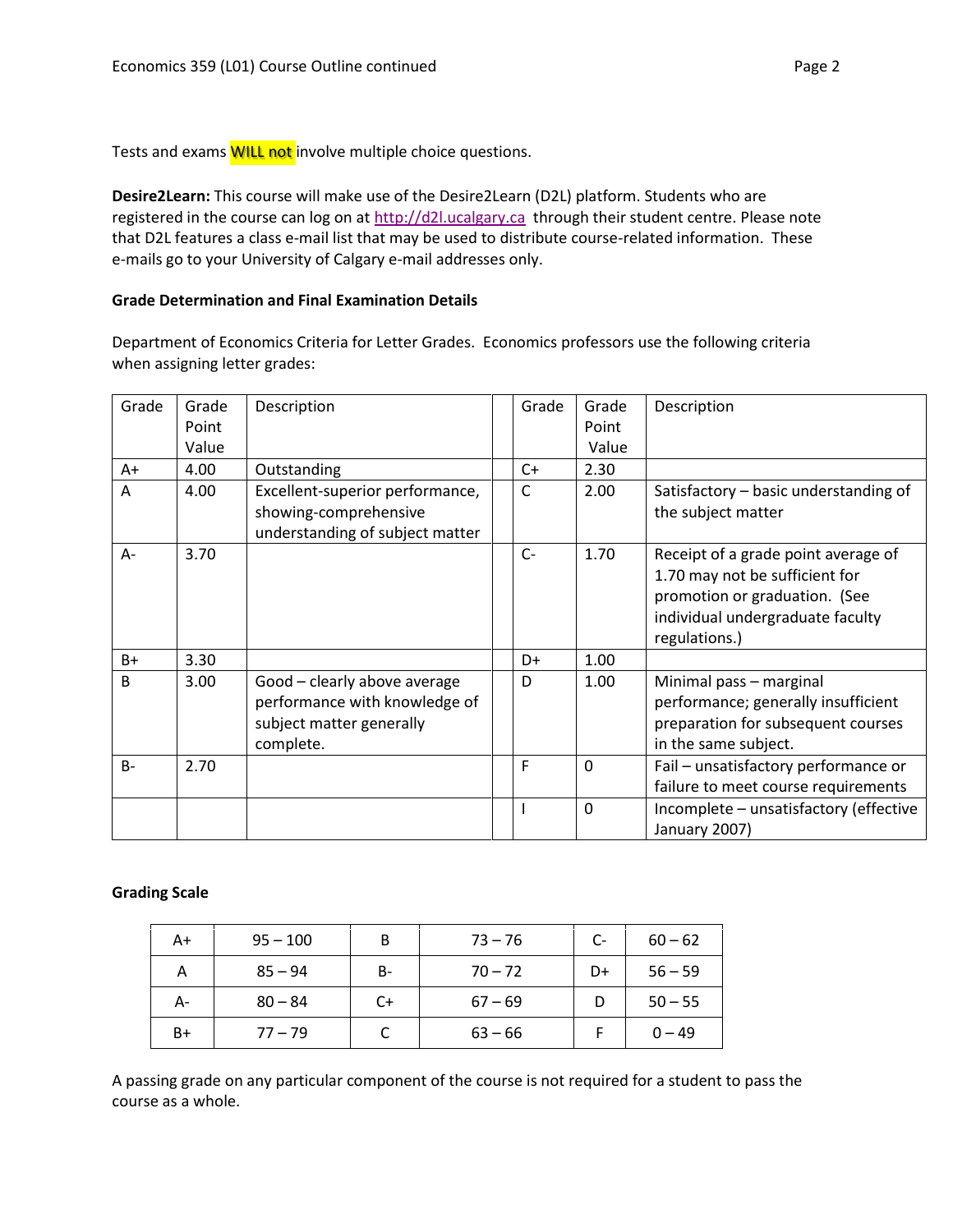#### **Reappraisal of Grades**

### **For reappraisal of graded term work, see Calendar I.2 <http://www.ucalgary.ca/pubs/calendar/current/i-2.html>**

# **For reappraisal of final grade, see Calendar I.3**

**<http://www.ucalgary.ca/pubs/calendar/current/i-3.html>**

A student who feels that a piece of graded term work (e.g., term paper, essay, test) has been unfairly graded, may have the work re-graded as follows. The student shall discuss the work with the instructor within 15 days of being notified about the mark or of the item's return to the class; no reappraisal of term work is permitted after the 15 days. If not satisfied, the student shall immediately take the matter to the Head of the department offering the course, who will arrange for a reassessment of the work within the next 15 days. The reappraisal of term work may cause the grade to be raised, lowered, or to remain the same. If the student is not satisfied with the decision and wishes to appeal, the student shall address a letter of appeal to the Dean of the faculty offering the course within 15 days of the unfavorable decision. In the letter, the student must clearly and fully state the decision being appealed, the grounds for appeal, and the remedies being sought, along with any special circumstances that warrant an appeal of the reappraisal. The student should include as much written documentation as possible.

### **Plagiarism and Other Academic Misconduct**

Intellectual honesty is the cornerstone of the development and acquisition of knowledge and requires that the contribution of others be acknowledged. Consequently, plagiarism or cheating on any assignment is regarded as an extremely serious academic offense. Plagiarism involves submitting or presenting work in a course as if it were the student's own work done expressly for that particular course when, in fact, it is not. Students should examine sections of the University Calendar that present a Statement of Intellectual Honesty and definitions and penalties associated with Plagiarism/Cheating/Other Academic Misconduct,

<http://www.ucalgary.ca/pubs/calendar/current/k-2.html>

### **Academic Accommodation**

Students seeking an accommodation based on disability or medical concerns should contact Student Accessibility Services; SAS will process the request and issue letters of accommodation to instructors. For additional information on support services and accommodations for students with disabilities Visit [www.ucalgary.ca/access/.](http://www.ucalgary.ca/access/)

Students who require an accommodation in relation to their coursework based on a protected ground other than disability should communicate this need in writing to their Instructor. The full policy on Student Accommodations is available at [http://www.ucalgary.ca/policies/files/policies/student](http://www.ucalgary.ca/policies/files/policies/student-accommodation-policy.pdf)[accommodation-policy.pdf](http://www.ucalgary.ca/policies/files/policies/student-accommodation-policy.pdf)

### **Absence from a Quiz/Test/Exam**

THERE WILL BE NO MAKEUP OR DEFERRED QUIZZES/TESTS/EXAMS under any circumstances, nor may the quizzes/tests/exams be written early. Students unable to write the quizzes/tests/exams because of documented illness, family emergency, religious observance, or university-sanctioned event will have the weight shifted to the final examination; otherwise a grade of zero will be assigned. If a student cannot write their final exam on the date assigned by the Registrar's Office, they need to apply for a